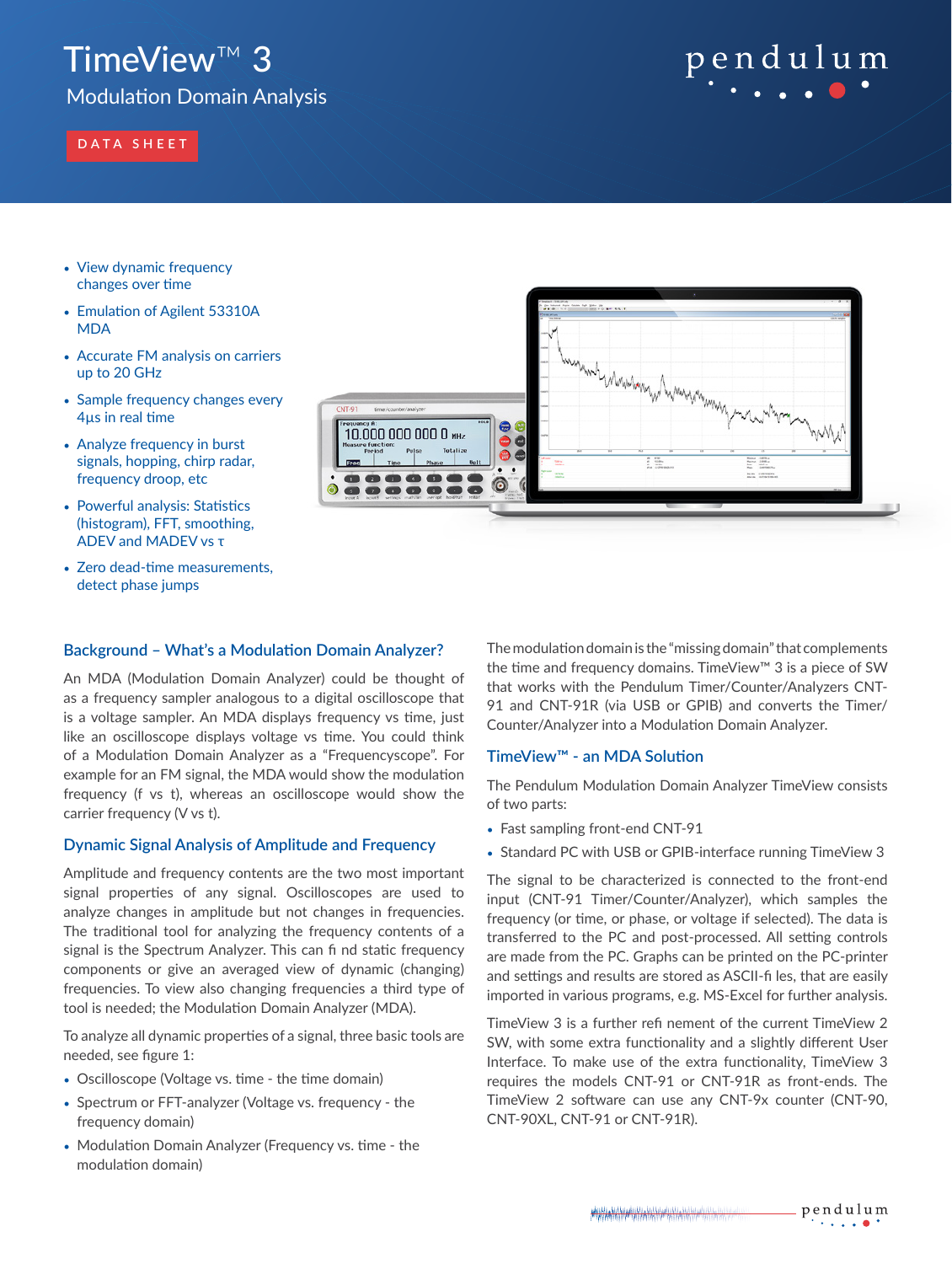## **Modulation Domain Analysis Examples**



Figure 1: The modulation domain (f vs. t) complements the time (V vs. t) and the frequency (V vs. f) domains.



Figure 2: Jitter (rms and peak-peak) and noise is quantified in distribution histograms.



Figure 5: ADEV vs (Zero-dead-time measurement) reveals poor performance of a synthezised function generator



Figure 9: Frequency settling of VCO after step change of input voltage.



Figure 6: Frequency hopping in high quality military troop radio.



Figure 10: Frequency sweep of an analog sweep generator.



Figure 3: The FFT-diagram reveals the modulation frequency, whether intended or unwanted.



Figure 7: Frequency hopping in low cost commercial radio channel scanner.



Figure 11: Frequency sweep of a digital low-cost sweep generator.



Figure 12: Jitter of optical CD-pulses T3 through T11 in CD player.





Figure 8: Frequency hopping in 2.4 GHz WLAN (FHSS).